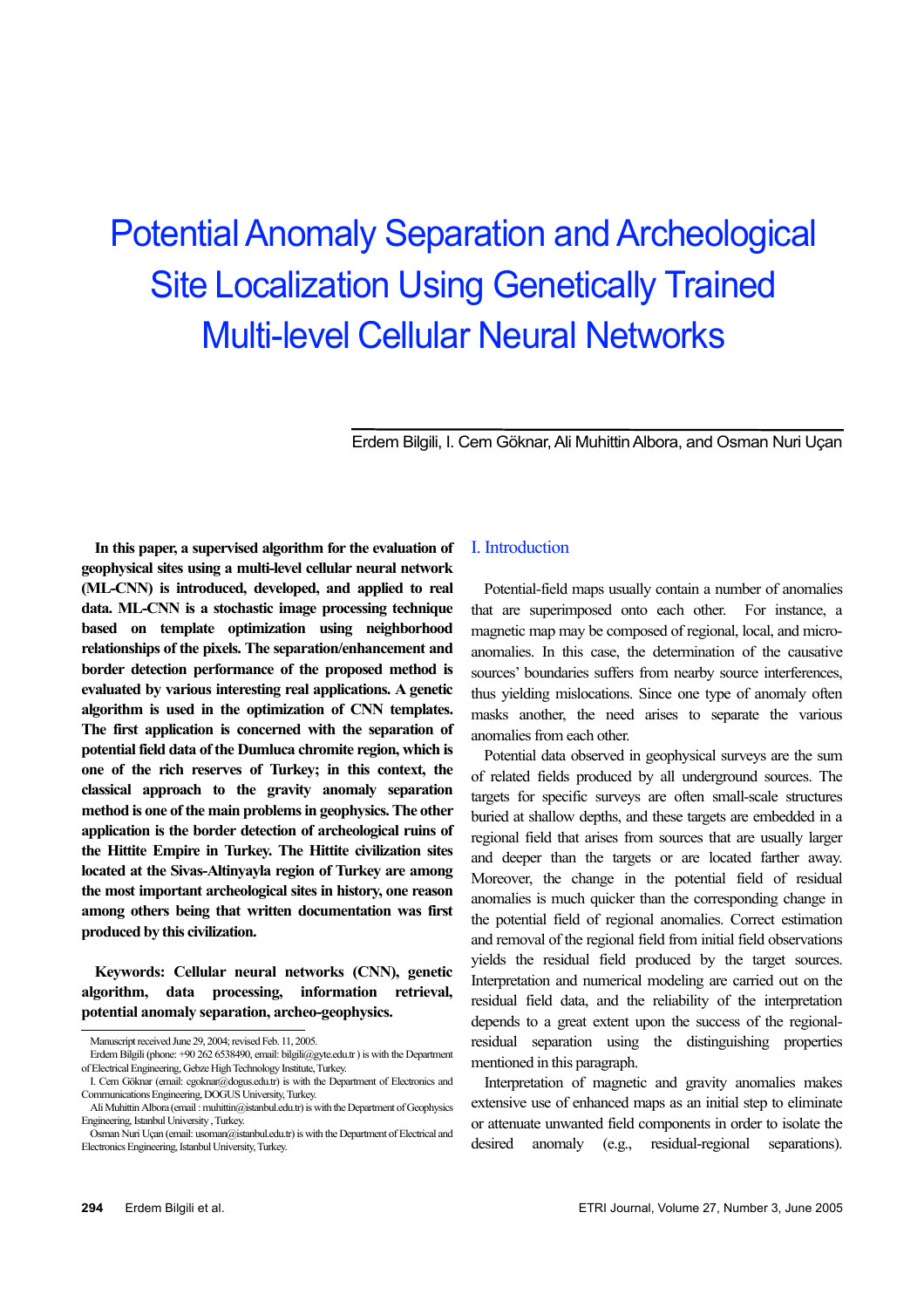Frequency analyses of gravity and magnetic anomalies were carried out in 1958 and vertical derivatives of contours were obtained [1]. Then, for the interpretation of magnetic fields, a two dimensional (2-D) harmonic analysis was performed in 1965 [2]. 2-D filters were employed by interpolating data stored on pixels of a square grid [3], [4] using Hankel transformations [5] and through Fourier transform techniques [6]. A digital filter using Hankel transformations is given in [7]. Important observations, based on the density contrast of the Mississippian-Pennsylvanian interface, were made by separation of regional anomalies from the residual ones using Wiener filtering techniques [8]. Applications of linear filters and Werner de-convolution algorithms are given in [9]. An equally important problem, for which a method is given in [10], is the determination of boundaries between different structures of buried bodies. The use of wavelets are explored in: i) separation of regional and residual anomalies of potential fields [11], [12], ii) evaluation of aeromagnetic data in [13], iii) modeling the geometry of geological bodies using multi-scale edge analysis [14], and iv) de-noising of signals from potential field effects and estimating borders of the buried objects [15]- [17]. In this paper, a supervised algorithm for a multi-level cellular neural network (ML-CNN) is developed and applied to real data obtained from the Dumluca iron site and archeological ruins of the Hittite Empire in Turkey.

In the first part of section II, the CNN structure is explained and the multi-level approach is introduced. In the second part, genetic operations and the cost function used in the paper are defined; the algorithm used for the applications considered in this paper is then presented.

Section III is concerned with the application of ML-CNN as follows: First, the CNN is trained with input-desired output (target image) data pairs, tested with synthetic examples, and then applied to real data. The best chromosomes and the related CNN templates obtained from the algorithm are given; raw data maps and the ensuing processed maps that clearly show the improvement are also exhibited.

Section IV concludes the paper by exploring some future applications.

## II. Multi-level Cellular Neural Network

# 1. Basic CNN Structure

A basic 2-D CNN can be viewed as an array of basic processing units as shown in Fig. 1.

In a conventional artificial neural network (ANN), all cells communicate with each other, whereas in CNN, only cells within a prescribed neighborhood do so. The *r*-neighborhood of cell *C*<sub>*i*</sub>, is defined [18] as  $N_r(i,j) = \{C(k,l)|\max\{|k - i|, |l - j|\} \le r$ ,



Fig. 1. 1- and 2-neighborhoods of the central cell.



1≤ $k$ ≤ $M$ ; 1≤ $l$ ≤ $N$ } and shown in Fig.1 for  $r=1$  and  $r=2$ . As each cell communicates with its neighbors, the effect of a cell propagates to cells farther away than *r*. Figure 2 shows a possible equivalent circuit of a single cell as given in [18] where all elements are linear with the sole exception of the dependent current source  $I_{yx}$  defined via the piecewise linear sigmoid given in Fig. 3.

In Fig. 2,  $u_{ij}$ ,  $x_{ij}$ , and  $y_{ij}$  show respectively the input, capacitor, and output voltages, and  $I_{ij}$  is the independent bias current source; dependent source coefficients *A(i,j;k,l)* and *B(i,j;k,l)* reflect respectively the weighted effects of the output and input of cell (*k*,*l*) in the considered neighborhood, on cell (*i*,*j*) (these coefficients will be the elements of the template matrices *A* and *B*). Assuming normalized element values  $(CR_x=1)$  and a spaceinvariant CNN, namely that  $A(i,j;k,l) = A(i-j,k-l)$  and  $B(i,j;k,l) =$ *B(i-j;k-l)*, Kirchoff's current law written in terms of node voltage  $x_{ij}$  yields the following state equation of the cell:

$$
\frac{dx_{ij}(t)}{dt} = -x_{ij}(t) + \sum_{k=1}^{2r+1} \sum_{l=1}^{2r+1} A_{kl} y_{i+k-r-1,j+l-r-1}(t) + \sum_{k=1}^{2r+1} \sum_{l=1}^{2r+1} B_{kl} u_{i+k-r-1,j+l-r-1}(t) + I_{ij},
$$
\nfor  $i = 1, 2, ..., m, j = 1, 2, ..., n$ . (1)

The following advantages of assuming a restricted neighborhood and space-invariance are huge:

i) the natural assignment of double indexed variables and weight coefficients to matrices yields a very compact 2-D convolution representation as in (2),

ii) the entire description of a very large ANN is made with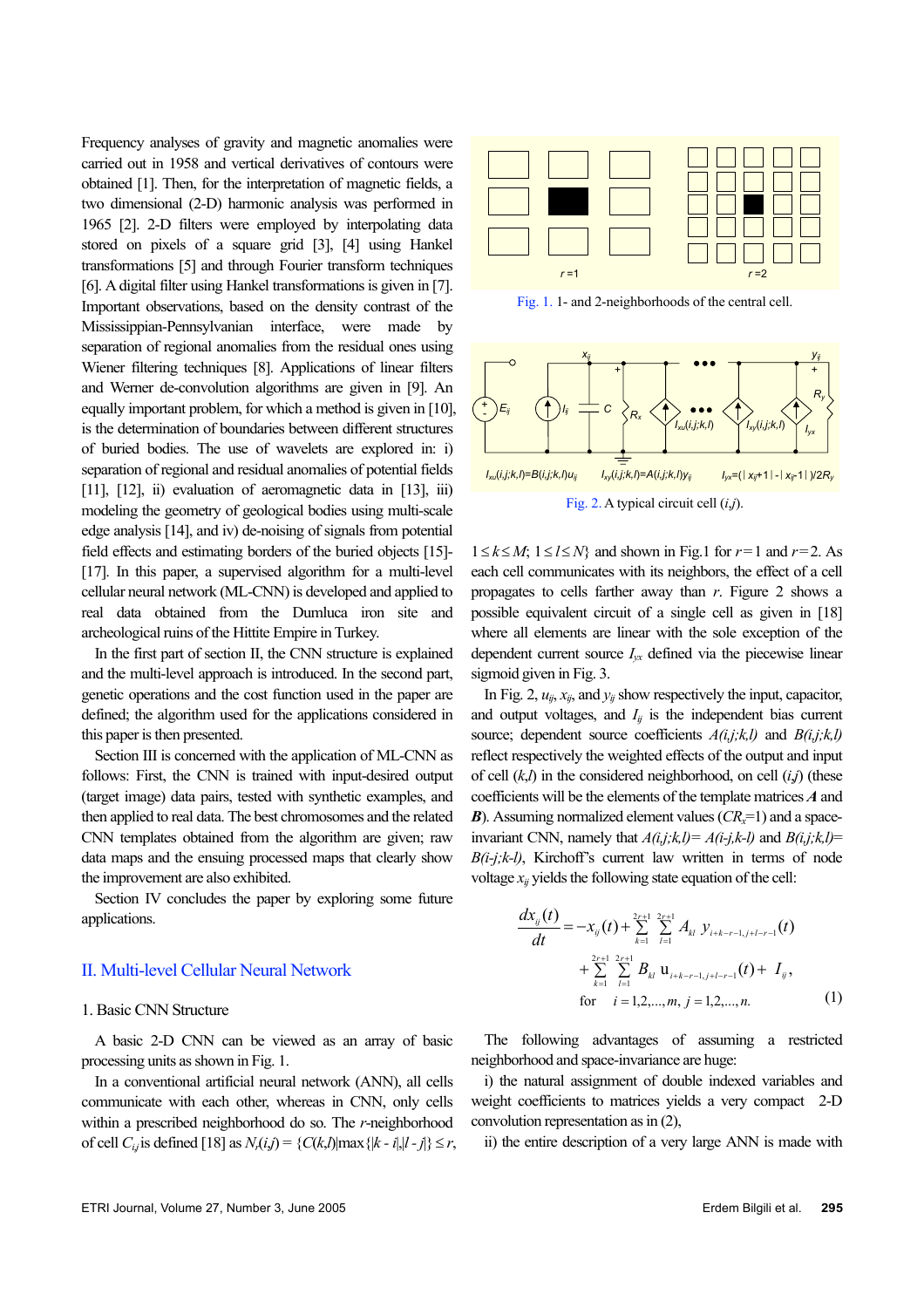two simple matrices (of size  $3 \times 3$  for  $r=1$  and  $5 \times 5$  for  $r=2$ ) called **cloning templates**, or **templates** in short, and

iii) this small size of the templates, by reducing the number of network parameters to be found, becomes especially useful in the design of a CNN that performs specific tasks in image processing among other subjects; as most design procedures use optimization techniques where the optimization variables are template matrix elements, this number reduction becomes of crucial importance. The same goes for genetic algorithms and this will soon be appreciated in subsection II.3.

## 2. Multi-level CNN

The cellular neural networks (CNN) introduced above have a well-suited structure for image processing. Their normalized differential state equations, which are nothing but a compact matrix representation of (1), can be described via the matrix convolution operator by

$$
\frac{dX}{dt} = -X + A \times Y + B \times U + I \tag{2}
$$

where *U*, *X*, *Y* are the *M*×*N* input, state, and output matrices; *A* and *B* represent the feedback and feed-forward connections, respectively; and *I* is an  $M \times N$  offset matrix representing the bias currents. The relationship between the state and the output of cell *ij* shown in Fig.3 is the nonlinear function



Fig. 3. Piecewise linear sigmoid function

According to (2), CNN output changes until the derivative of the state variable of the CNN is zero; so, the last stable output is defined as

$$
Y_{ij}^{\infty} = Y_{ij}
$$
, when  $\frac{dX}{dt} = 0$  for all *t*.

For designing a stable CNN, *A* and *B* should be symmetrical and  $A_{22}$  must be greater than one, if the size of *A* has been selected as  $3\times3$ . CNNs are used for different special signal/image processing applications with various templates. The multi-level CNN introduced in this paper consists of the serial cascaded connection of similar type CNN structures. The same templates are used in each level, and the output of each CNN level is the input of the next CNN level in the cascade connection.

## 3. Genetic Algorithms

Genetic algorithms are based on the mechanisms of natural selection and genetics and have proven to be effective in a number of applications. They work with a binary coding of the parameter set and search from a number of points of the parameter space for the best one; they use only a cost function during the optimization and do not need derivatives of the cost function or other information. In genetic algorithms, reproduction and mutations may cause the chromosomes of children to be different from those of their biological parents, and crossing-over processes create different chromosomes of children by interchanging some parts of the parent chromosomes. Like in nature, the genetic approach solves the problem of finding good chromosomes by manipulating the chromosomes blindly without any knowledge about the problem they are trying to solve [19]-[21]. A general outline of the genetic approach used in this paper is presented next.

**Step 1.** *Construction of the initial population*. A matrix called a population matrix is constructed. Each row of the population matrix represents chromosomes and each column represents the bits in chromosomes, and its size is  $m \times n$ . At the beginning, this matrix is constructed randomly.

**Step 2.** *Extraction of the CNN templates*. Chromosomes represent the binary codes of the elements of the CNN templates, *A*, *B*, *I*. In this step, each chromosome is decoded and the elements of the CNN are computed in a chosen interval. Since templates *A* and *B* contain two entries each, the center ones  $a_{22}$ ,  $b_{22}$  and  $a_{11}$ ,  $b_{11}$  representing all other equal template elements, the total number of elements becomes five including the value for *I*. These elements are shown in vector form as

$$
S = [a_{11}, a_{22}, b_{11}, b_{22}, I]. \tag{4}
$$

Each of the elements of *S* being coded in binary, the chromosome  $S^0$  used in the algorithm is obtained from  $S$  as follows: The first five bits in  $S^0$  represent the first five bits of the template elements, the second five bits represent the second five bits of the template elements in each chromosome, and so on; the length of each chromosome will be denoted by *LengthS*. **Step 3**. *Evaluation of the cost function value for each*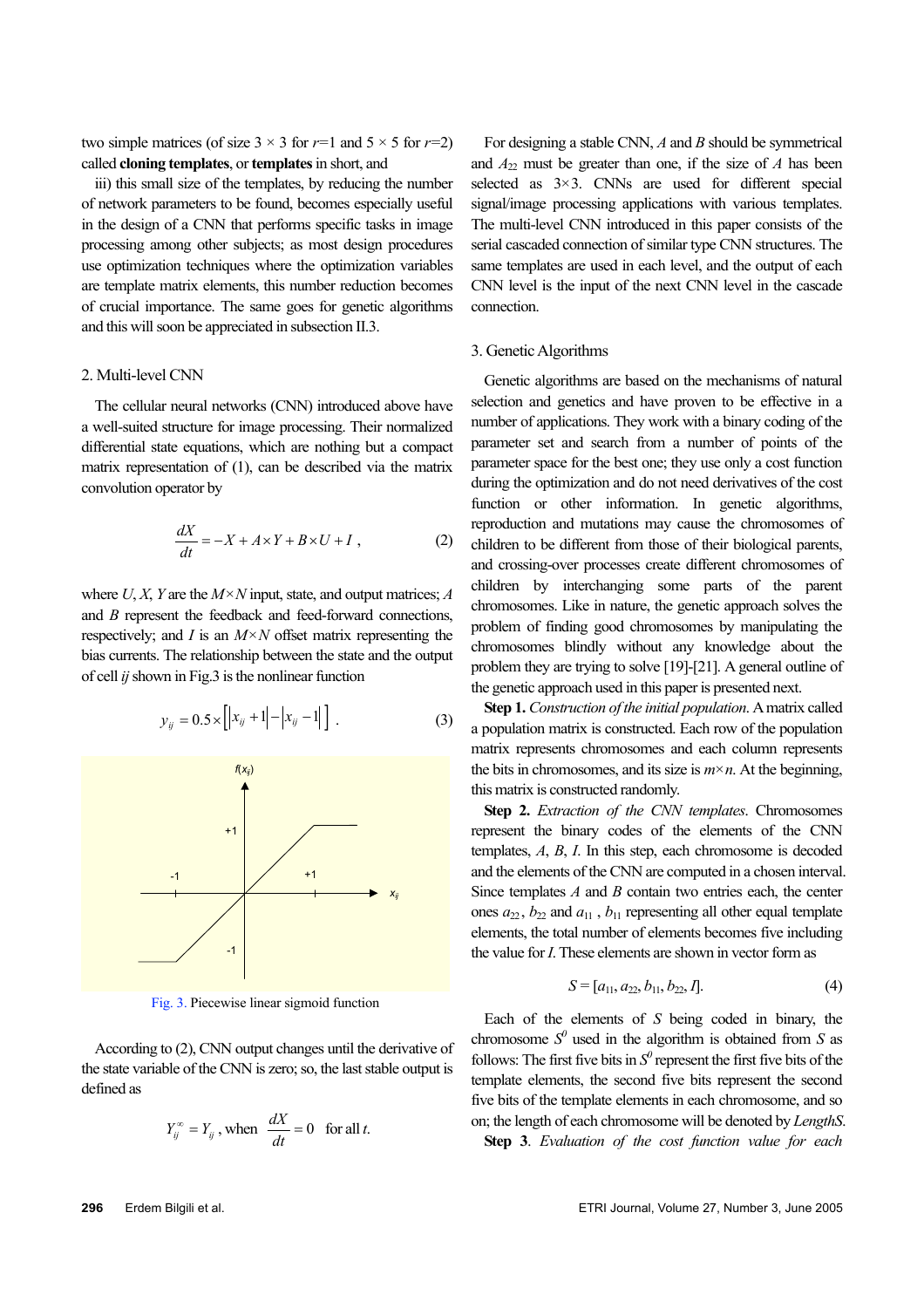*chromosome*. In this step, an image that was selected as the training image is fed as input to the CNN, which works with the templates belonging to the first chromosome. After the CNN output appears to be stable, the **cost** function is computed between this output image and the desired target image. This process is repeated with the template sets belonging to each chromosome in the population. The cost function has been selected in this study as follows:

$$
cost(A, B, I) = \sum_{i}^{M} \sum_{j}^{N} P_{i,j} \oplus T_{i,j},
$$
 (5)

where *P* and *T* represent the CNN output image and the target image, respectively, and the symbol  $\oplus$  stands for the XOR operation between respective elements (pixels) of *P* and *T*. After finding the cost function, the associated fitness function is evaluated for each chromosome according to the rule,

$$
fitness(A, B, I) = M \times N - cost(A, B, I).
$$
 (6)

Another rule has been defined for the stopping criterion as

$$
st criterion = 0.99 \times M \times N . \tag{7}
$$

If the maximum fitness value of the chromosome is greater than the stopping criterion, the algorithm is stopped and the chromosome whose fitness value is the maximum in the population is selected. The templates, which have been extracted from this selected chromosome, are the most proper templates that satisfy the task desired to be realized.

**Step 4**. *Creation of a new generation*. Before creating the next generation, fitness values of the population are sorted in descending order and normalized relative to the sum of the fitness values of the population. A random number *r* between 0 and 1 is generated. Then, the first population member is selected whose normalized fitness, added to the normalized fitness of the preceding population members, is greater than or equal to *r*. This operation is repeated several times and any chromosome whose fitness is bad is deleted from the population. This above procedure is called **reproduction** in genetic algorithms. The reproduction process does not generate new chromosomes, but rather elects the best chromosomes in a population and increases the number of chromosomes whose fitness values are relatively greater than the others. After the reproduction, depending on the application, *K* pairs of chromosomes are selected as **parents** randomly. Two numbers  $s_1$ , and  $s_2$  between 1 and the length of chromosomes are generated. The bit strings between  $s_1$  and  $s_2$  are called the crossover site. During the crossing-over process, bit strings in the crossover sites in each pair of chromosomes are

interchanged and two new chromosomes are created from a pair of old chromosomes. At last, 2*K* new chromosomes, which are called **children**, are generated to build the new population. Over these chromosomes, the mutation operation is carried-out. Since the mutation probability has been set to 1%,  $0.01 \times m \times n$  bits are selected randomly from the population and inverted. The chromosome whose fitness value was the best before the reproduction process is added and another randomly selected chromosome is deleted form the final generation; the purpose of this addition is to preserve the fittest chromosome of the previous step; this new population is the next generation population. After obtaining the new generation, the search procedure goes to the second step and continues until the stopping criterion is met**.** 

#### III. ML-CNN Applications on Synthetic and Real Data

Various applications of ML-CNN have been considered and the performance of the proposed approach has been evaluated. The first example is on the evaluation of the separation of potential anomalies. The other example is on the border detection property of ML-CNN. The numerical values used in the steps of the algorithm given in section II.3 are listed in Tables 2 and 5. It should be observed that for general templates  $A, B, I, LengthS = [2(2r+1)^{2}+1]k$ , where *r* is the neighborhood considered in the CNN, and k is the precision (number of bits) of each template element. For *r*=1 and *k*=16, *LengthS*=304 for general templates, whereas it reduces to *LengthS*=(2+2+1)16=80 for templates considered in this paper.

#### 1. For Magnetic Data

Figure 4 shows the location and physical attributes of a dipole that will be used to calculate the vertical magnetic field *Z* at the point P caused by this dipole; these calculations are done using (8).

$$
Z = (Vertical component of field due to -m)
$$
  
– (Vertical component of field due to +m)  

$$
= kF_0 S\{ (z/r_1^3) - (z + L\sin\alpha)/r_2^3 \},
$$
(8)

where *k* is the susceptibility,  $F_0$  is the earth's total field, *z* is the average depth of the dipole, *S* is the surface, and the vertical field being positive downward; other parameters are defined in Fig. 4.

# *A. Training CNN for Gravitational Data*

In order to cover the most difficult separation problem, two dipoles different in size and location as described in Table 1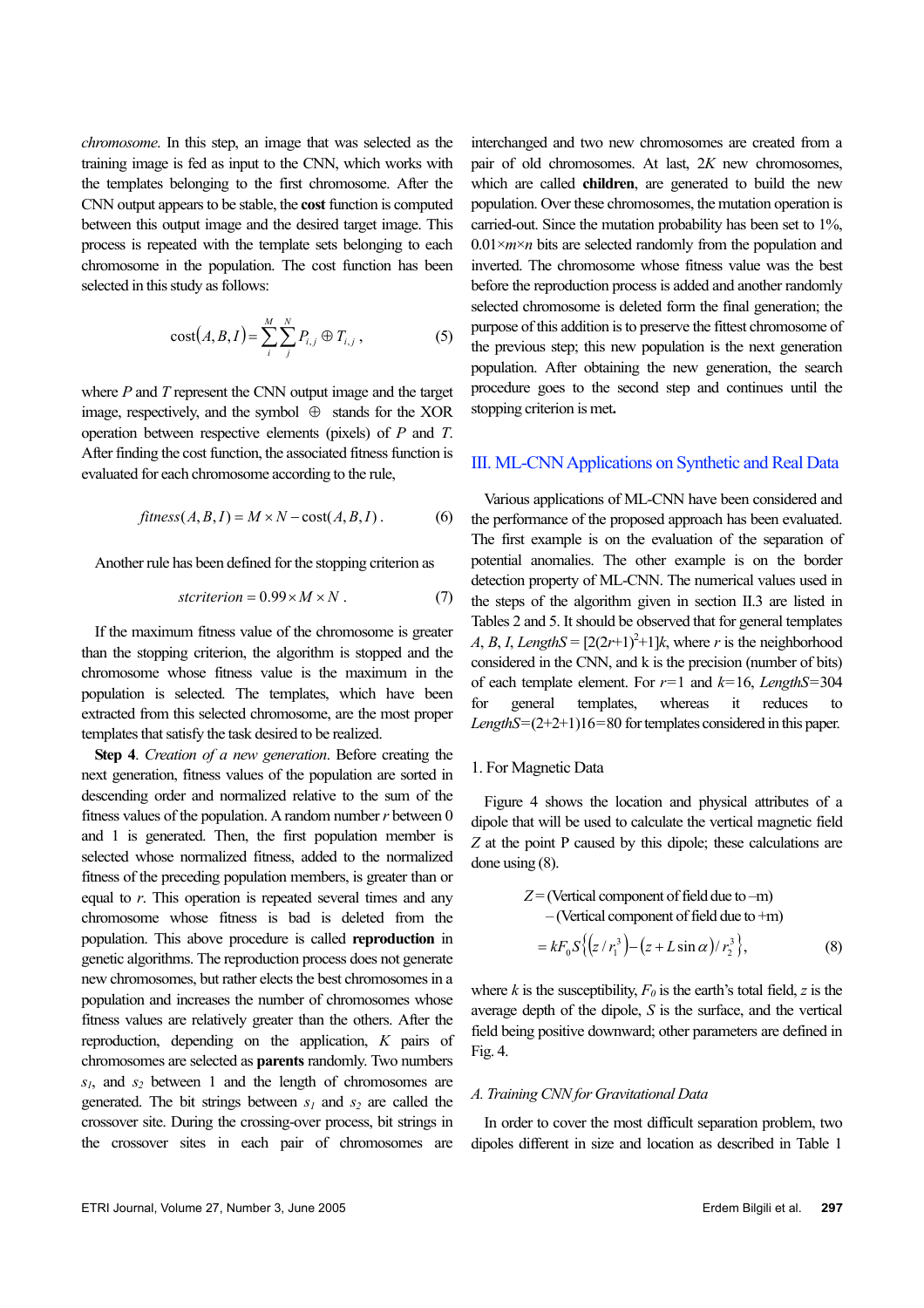

Fig. 4. Synthetic dipole model.

Table 1. Parameters of two dipoles having the same  $(x,y)$  coordinates

| Parameters          | Dipole 1 | Dipole 2 |
|---------------------|----------|----------|
| $(x,y)$ coordinates | (32, 32) | (32, 32) |
| $Z$ (dip)           |          | 25       |
| $L$ (along)         |          | 30       |
| $\alpha$ (angle)    |          | 90       |



Fig. 5. Synthetic example for training procedure of magnetic data: 2 dipoles having the same  $(x,y)$  coordinates with properties as in Table 1: (a) regional anomaly of dipole 2 (contour interval 0.008 nT) (b) residual anomaly of dipole 1 (contour interval 0.4 nT) (c) total vertical magnetic anomaly of 2 dipoles (contour interval 0.2 nT) (d) ML-CNN output (contour interval 0.04 nT).

constitute the first synthetic example; the main reason for selecting this configuration being that when using magnetic data it is relatively very difficult to separate structures lying one on top of the other.

The effect of the larger dipole 2, creating the regional anomaly, covers the residual effects of the smaller dipole 1 and thus makes its detection difficult from raw data. The vertical magnetic anomaly map of these two dipoles, with the same x, y but with different z coordinates, will be evaluated. The approach used for determining CNN templates is as follows:

i) total vertical magnetic field, with both dipoles present, is calculated from (8) providing the training input data,

ii) using (8), the vertical magnetic field of the small dipole closer to the surface is calculated giving the desired output, and

iii) genetic training is applied to data obtained in i) and ii), and the templates *A, B, I* are obtained.

The regional and residual anomalies and their sum total vertical anomaly map are drawn in Figs. 5(a) through 5(c), using (8) and the properties in Table 1. The total vertical anomaly and residual anomaly maps are taken as input and desired output, respectively. At the end of the training process, genetic algorithm parameters were obtained as in Table 2.

| Parameters                   | Value     |
|------------------------------|-----------|
| Number of chromosome         | 20        |
| Bits per parameter           | 16        |
| Number of parameters         | 5         |
| Chromosome length            | 80        |
| Total bits in the population | 1600      |
| <b>Mutation probability</b>  | $1\%$     |
| Number of inverted bits      | 16        |
| Templates parameters range   | $[-5, 5]$ |

Table 2. Genetic training algorithm parameters for magnetic data.

 The best chromosome and the following templates were found after the 108 generations:

# 01000010000100100011111001110001001111], BC =[101000001100001001010000100000000110001000

|             |                                                                                       | $0.0020$ $0.0020$ $0.0020$ |                                    |  |
|-------------|---------------------------------------------------------------------------------------|----------------------------|------------------------------------|--|
|             | $0.0020$ 0.5015 0.0020                                                                |                            |                                    |  |
|             |                                                                                       |                            | $0.0020 \quad 0.0020 \quad 0.0020$ |  |
|             |                                                                                       |                            |                                    |  |
|             | $\begin{bmatrix} 1.0032 & 1.0032 & 1.0032 \\ 1.0032 & -3.7542 & 1.0032 \end{bmatrix}$ |                            |                                    |  |
|             | $\begin{vmatrix} 1.0032 & 1.0032 & 1.0032 \end{vmatrix}$                              |                            |                                    |  |
| $I = 0.371$ |                                                                                       |                            |                                    |  |

(9)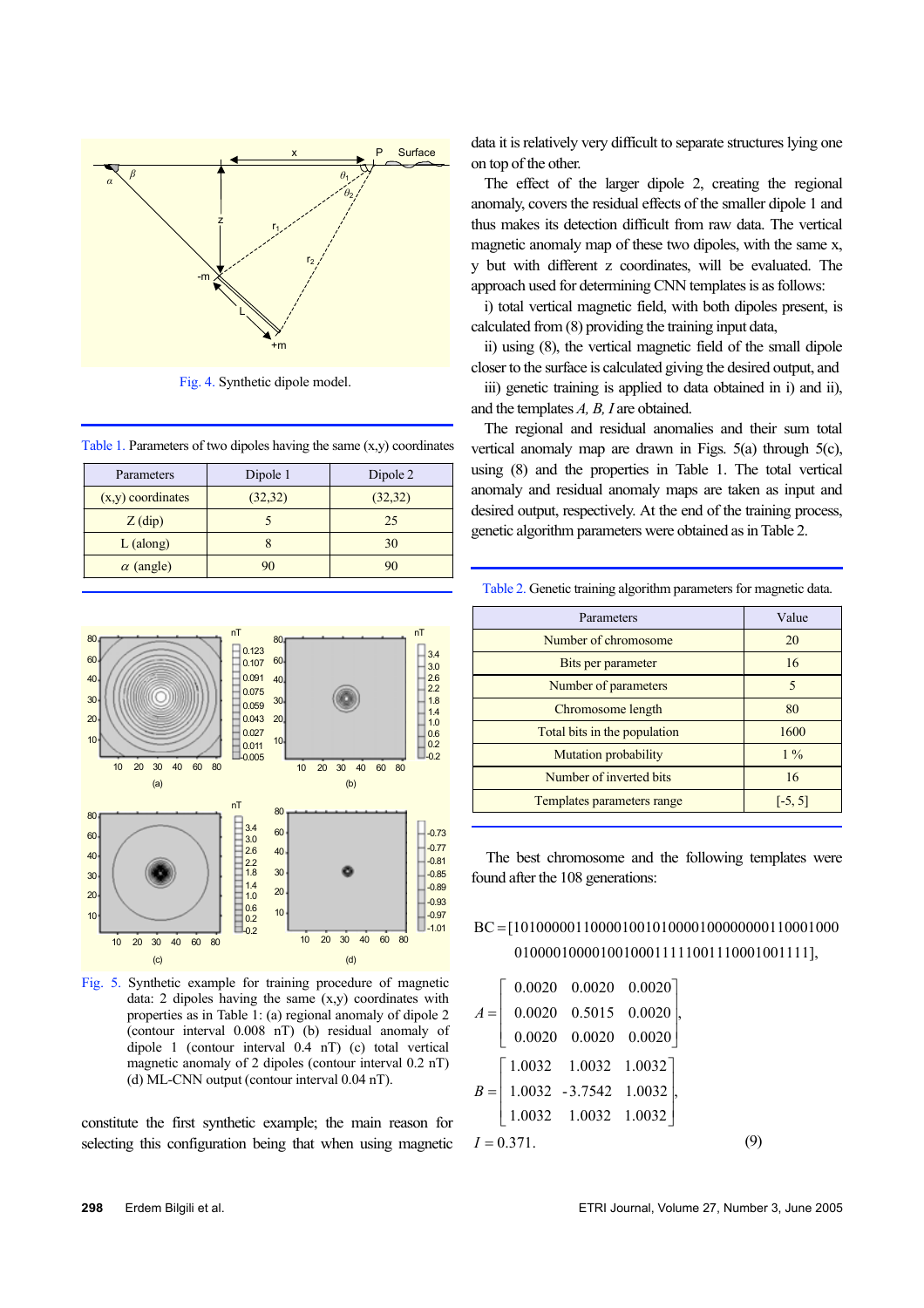Figure 5 shows that residual/regional anomalies are satisfactorily separated by the genetically trained ML-CNN approach.

#### *B. ML-CNN Applications to Synthetic Examples*

The multi-level CNN with templates obtained as in (9) was applied to magnetic data of the synthetic example consisting of four dipoles with properties described in Table 3; the magnetic map corresponding to the raw data of Table 3 is shown in Fig. 6(c) and that of CNN output data in Fig. 6(d).

Table 3. Synthetic magnetic data with 4 dipoles.

| Parameters | $(x,y)$ coordinate | $Z$ (dip) | $L$ (along) | $\alpha$ (angle) |
|------------|--------------------|-----------|-------------|------------------|
| Dipole 1   | 32,32              |           | 20          | 20               |
| Dipole 2   | 40,45              |           | 10          | 90               |
| Dipole 3   | 40,25              | o         |             | 90               |
| Dipole 4   | 25,30              |           |             | 90               |



Fig. 6. A synthetic example for testing procedure of magnetic data: vertical magnetic field of 4 dipoles having different (x,y) coordinates with properties as in Table 3: (a) regional anomaly (contour interval 0.03 nT), (b) residual anomaly (contour interval 0.2 nT), (c) total vertical magnetic anomaly of 4 dipoles (contour interval 0.1 nT), and (d) ML-CNN output (contour interval 0.02 nT).

#### *C. Detection of Hittite Empire Walls with ML-CNN*

The Hittite civilization has been investigated since1966 by archeologists such as A. Muller and geophysicists like H.

Stumpel [22], [23].

The magnetic anomaly map of the ruins of the Hittite Empire is shown in Fig. 7(a), and data obtained from Fig. 7(a) is taken as initial data and applied to CNN as input as well as the initial state. In the following, ML-CNN results shown in Figs. 7(c) through 7(d) are compared with the results of the classical Halck's second vertical-derivative-based approach shown in Fig. 7(b). It is clearly observed that ML-CNN has much better separated potential anomalies, as compared to the classical deterministic methods. The real data can also be evaluated by altering multi-level process parameters, a feature that is not available with the classical methods. It has been observed that as the level number is increased, the ML-CNN's output separates the dominant factors of the real data. The precise information about the location of the buried walls of the Hittite civilization in the Sivas-Altinyayla region of Turkey has been obtained and is exhibited with Figs. 7(c) and 7(d) in the paper and compared with those of the other methods.



Fig. 7. Treatment of data from ruins of the Hittite Empire: (a) magnetic anomaly map of ruins of the Hittite Empire, (b) Halck's second vertical derivative approach output for real data, (c) ML-CNN output for real data of the Hittite Empire, and (d) three-level ML-CNN output.

# 2. For Gravitational Data

The second application to potential anomaly separation is the classification of raw gravitational data using ML-CNN. The following formula is used to calculate the gravity effects of a buried sphere at any point  $P$  on the earth's surface: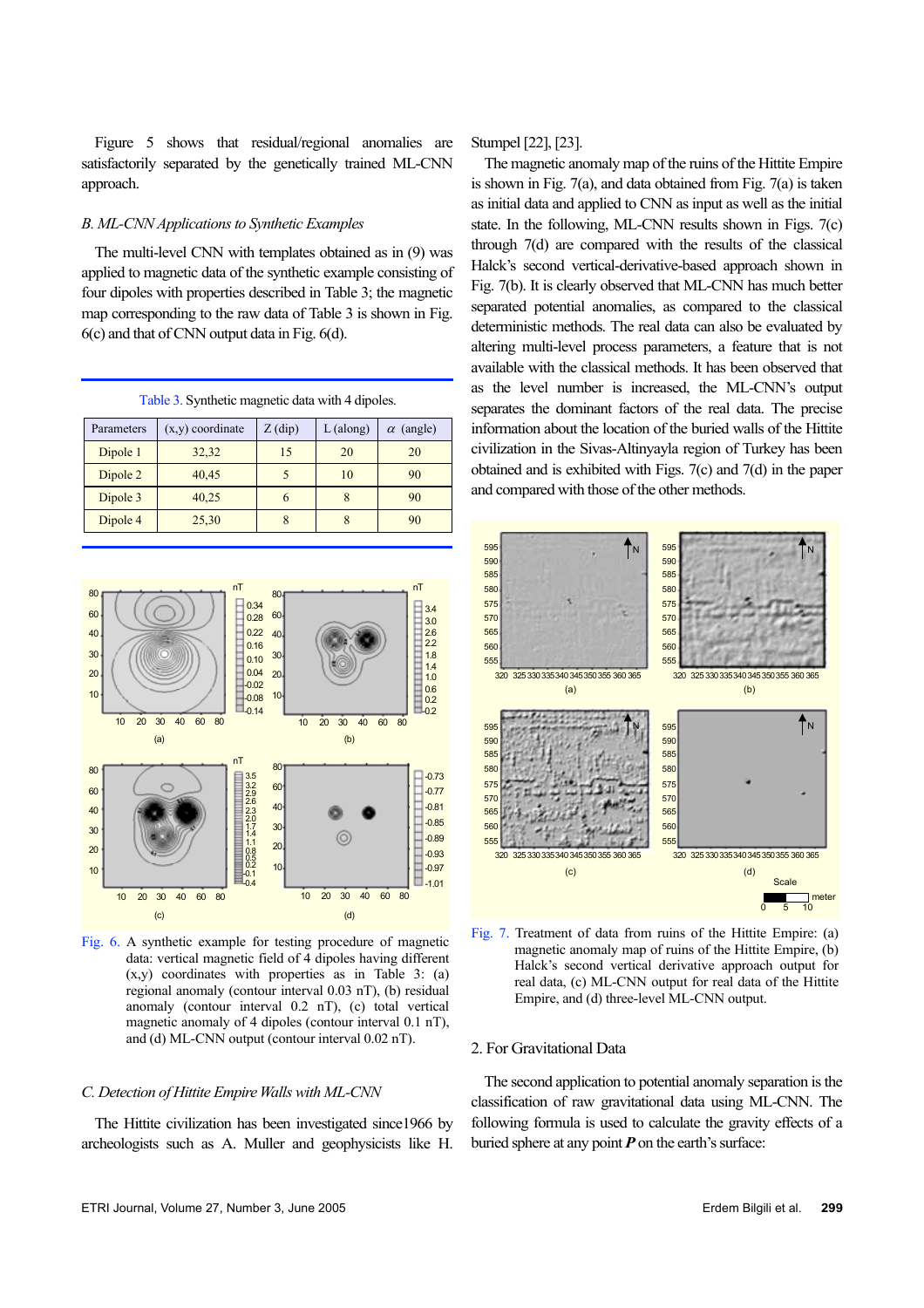$$
G = \frac{k_0 m h}{(x^2 + y^2 + h^2)^{3/2}} \quad \text{with} \quad m = \frac{4}{3} \pi r^3 \rho \,, \tag{10}
$$

where  $k_0 = 6.67 \times 10^{-8}$  cm<sup>3</sup>gr<sup>-1</sup>s<sup>-2</sup> is the gravitational constant, *r* the radius of the sphere  $\rho$ , the density of the sphere,  $h$  the depth of the sphere's center,  $x$  and  $y$  the coordinates of  $P$  measured with the origin being the projection of the sphere's center to the surface, and *G* the value of the gravity anomaly. Figure 8 shows the change in the gravity anomaly with respect to distance in the *x* direction.

# *A. Training CNN for Gravitational Data*

Three spheres with different sizes, densities, and coordinates as described in Table 4 have been used for training an ML-CNN. The sphere placed at the deepest location disturbs the gravity anomaly effects of the sphere closer to the surface. Genetic algorithm parameters are shown in Table 5. Figure 9(c) depicts the input data and Fig. 9(b) the desired output data.

Training based on these data resulted in the following best chromosome and templates after 403 generations:

# 110110100010010110101000010010100101] BC=[00010101111011010111100101001100000001010000

$$
A = \begin{bmatrix} -0.2246 & -0.2246 & -0.2246 \\ -0.2246 & 0.5000 & -0.2246 \\ -0.2246 & -0.2246 & -0.2246 \end{bmatrix},
$$
  
\n
$$
B = \begin{bmatrix} -0.9153 & -0.9153 & -0.9153 \\ -0.9153 & 7.7656 & -0.9153 \\ -0.9153 & -0.9153 & -0.9153 \end{bmatrix},
$$
  
\n
$$
I = -2.64.
$$
 (11)

As clearly indicated by Fig. 9, very good separation is achieved by using the ML-CNN approach.



Fig. 8. Synthetic sphere model

#### Table 4. Gravity model with 3 spheres.

| Parameters | $(x,y)$ coordinates $\vert$ h (depth) |    | $r$ (radius) | $\rho$ (density) |
|------------|---------------------------------------|----|--------------|------------------|
| sphere 1   | 31,31                                 | 10 |              |                  |
| sphere 2   | 46,51                                 |    |              | 13               |
| sphere 3   | 16,16                                 |    |              | 12               |

Table 5. Genetic algorithm training parameters for gravitational data.

| Parameters                   | Value     |
|------------------------------|-----------|
| Number of chromosome         | 30        |
| Bits per parameter           | 16        |
| Number of parameters         | 5         |
| Chromosome length            | 2400      |
| Total bits in the population | 1600      |
| Mutation probability         | $1\%$     |
| Number of inverted bits      | 24        |
| Templates parameters range   | $[-8, 8]$ |



Fig. 9. A synthetic example of three spheres with properties in Table 4 for training gravitational data: (a) regional anomaly field (contour interval 100 mGal), (b) residual anomaly map (contour interval 10 mGal), (c) total gravity anomaly field (contour interval 100 mGal), and (d) ML-CNN output (contour interval 0.005 mGal).

# *B. ML-CNN Applications to Synthetic Examples*

The ML-CNN with templates obtained in part *A* of this section was applied to the gravitational data of the synthetic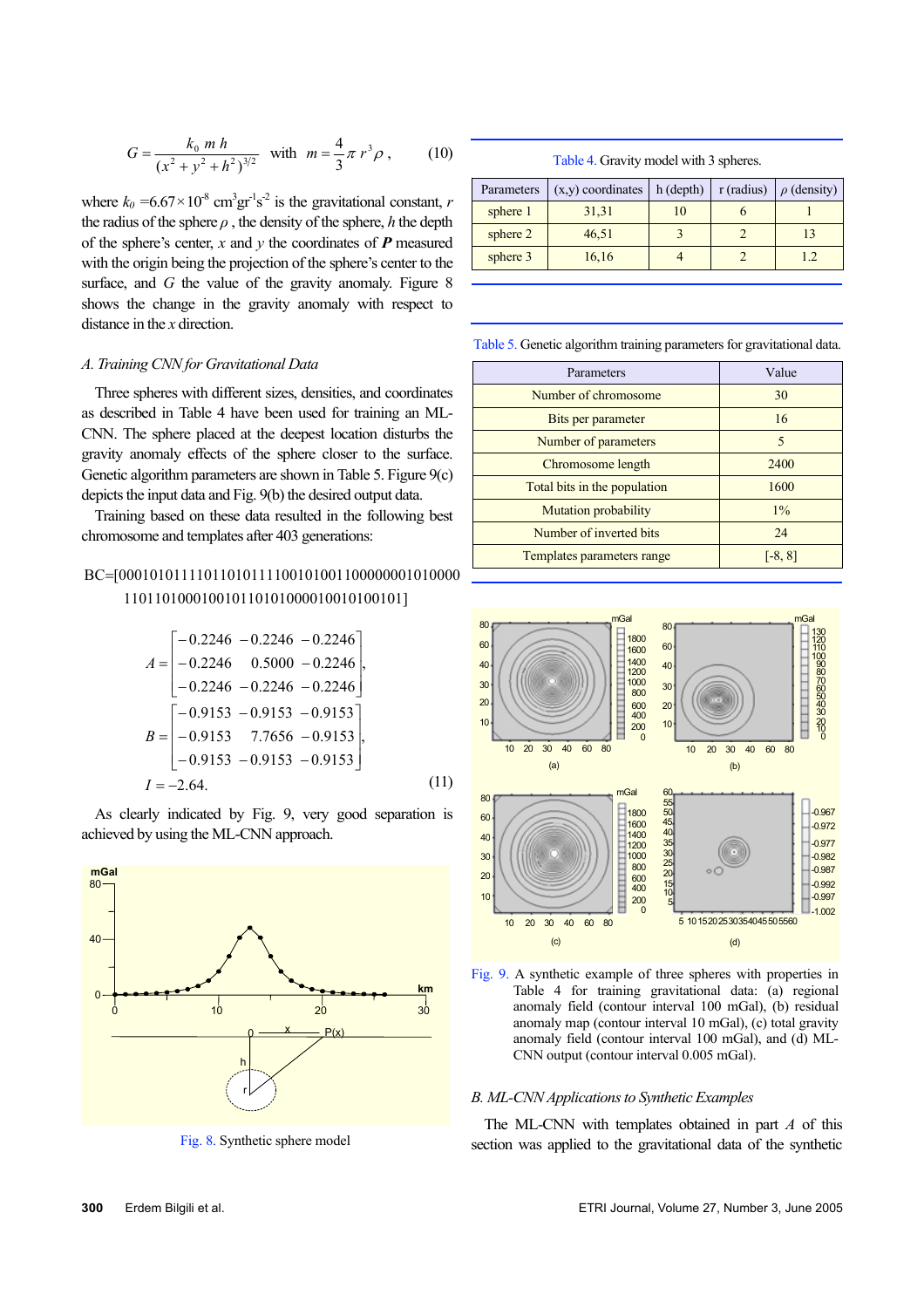example consisting of four spheres with properties described as in Table 6; the measured potential anomaly map corresponding to the raw data of Table 6 is shown in Fig. 10(c) and that of ML-CNN output data in Fig. 10(d).

regions reported in [24] in the sense that some minor concentrations were missed but there were no false detections.

| Table 6. Synthetic gravity data with 4 spheres. |  |
|-------------------------------------------------|--|
|-------------------------------------------------|--|

| Parameters | $(x,y)$ coord. | h (depth) | $r$ (radius) | $\rho$ (density) |
|------------|----------------|-----------|--------------|------------------|
| Sphere 1   | 31,31          | 20        | 10           | 1.2              |
| Sphere 2   | 41,43          |           |              |                  |
| Sphere 3   | 18,44          |           |              | 0.9              |
| Sphere 4   | 19,16          |           |              |                  |



Fig. 10. The synthetic example of four spheres with properties in Table 6 for testing ML-CNN for gravitational data: (a) regional anomaly field (contour interval 100 mGal), (b) residual anomaly map (contour interval 15 mGal), (c) bouguer anomaly field (contour interval 100 mGal), and (d) ML-CNN output (contour interval 0.003 mGal).

## *C. Analysis of Potential Anomaly Map of Dumluca Chromite Iron Ore Using ML-CNN*

The gravity anomaly map of the Dumluca chromite ore around Divriği, Turkey is given in Fig 11(a); the real data corresponding to this map was applied to a multi-level CNN with templates obtained in part *A* of this section. Halck's second vertical derivative approach is applied to Fig 11(a), and its outputs are shown in Figure 11(b), while CNN outputs are shown in Figs. 11(c) through 11(d). The studies on this region show that the coordinates of anomalies obtained using the ML-CNN approach conform with the iron ore concentration



Fig. 11. (a) Dumluca gravity anomaly map (contour interval is 0.2), (b) Halck's second derivative approach output (contour interval is 0.01), (c) three level ML-CNN output (contour interval is 0.003), and (d) five level ML-CNN output (contour interval is 0.003).

# IV. Conclusions

In this paper, multi-level cellular neural networks (ML-CNN) have been presented and used for evaluating geophysical data concerning potential anomaly separation and border detection. CNNs trained with synthetic data using genetic algorithms have been successfully applied in particular to the real data of two important geophysical sites in Turkey: the Dumluca chromite ore site and the Hittite ruins archeological site. The studies on Dumluca show that the coordinates of anomalies obtained using the ML-CNN approach conformed well with the iron ore concentration regions reported in [24] by MTA, the General Directorate of Research and Exploration. In particular, the residual separation of ML-CNN has provided satisfactory results; it has been observed that as the level number is increased ML-CNN better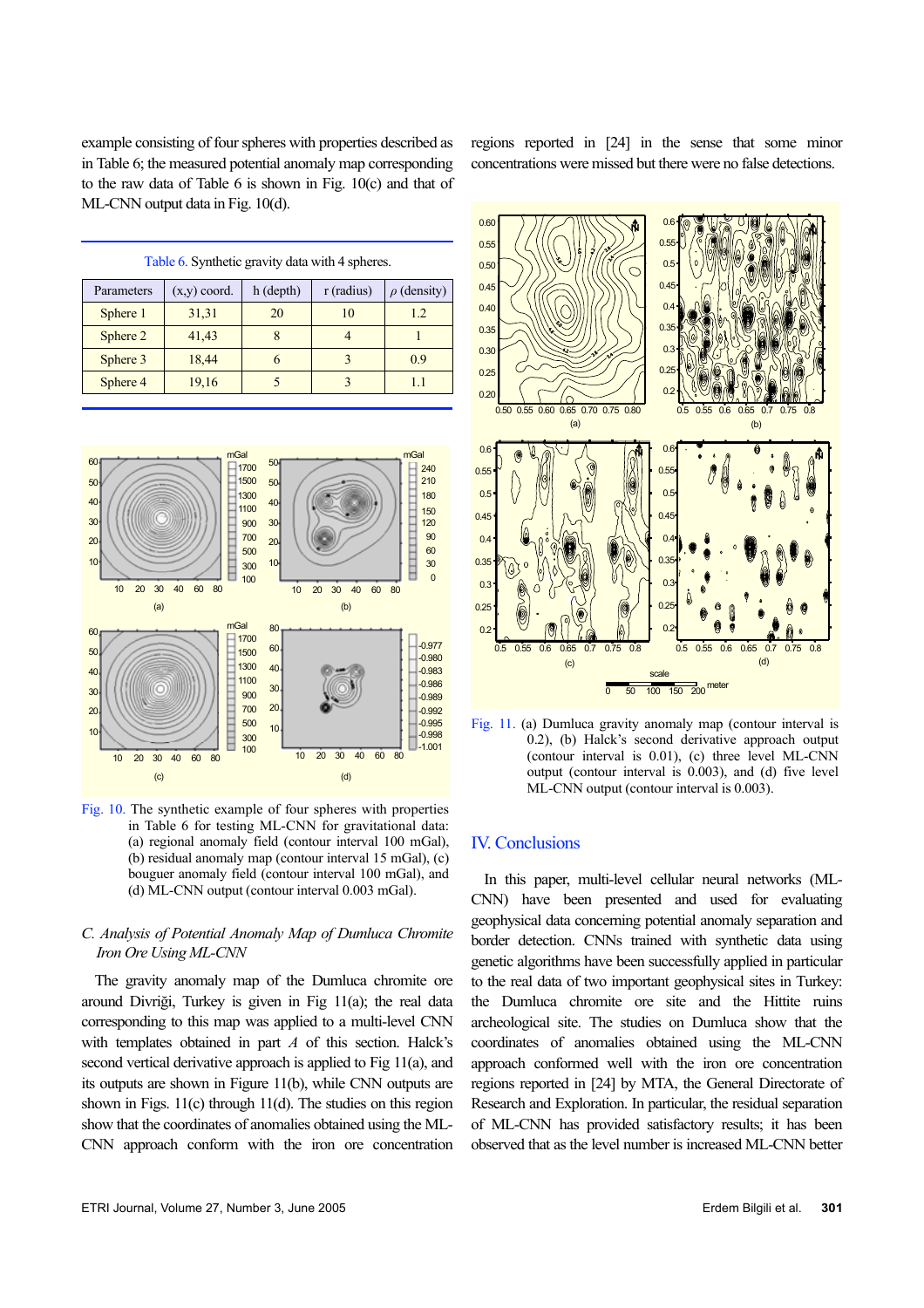separates the dominant factors of the real data and has a sharper separation and edge detection property than the classical derivative based methods.

Future research directions may include applications such as fault-line location and land-mine detection.

# **References**

- [1] W.C. Dean., "Frequency Analysis for Gravity and Magnetic Interpretation," *Geophysics*, vol. 23, 1958, pp. 97-127.
- [2] B.K. Bhattacharyya, "Two-Dimensional Harmonic Analysis as a Tool for Magnetic Interpretation" *Geophysics*, vol. 30, no. 5, Oct. 1965, pp.829-857.
- [3] D. Fuller, "Two-Dimensional Frequency Analysis and Design of Grid Operators," *Mining Geophysics*, vol. 2, 1967, pp. 658-708.
- [4] E.G. Zurflueh, "Applications of Two-Dimensional Linear Wave-Length Filtering," *Geophysics*, vol.32, no. 6, 1967, pp. 1015-1035.
- [5] P.M. Lavin and J. F. Devane, "Direct Design of Two-Dimensional Digital Wavenumber Filters," *Geophysics*, vol. 35, 1970, pp.1073- 1078.
- [6] W. G. Clement, "Basic Principles of Two-Dimensional Digital Filtering," *Geophysical Prospecting*, vol. 21, 1973, pp. 125-145.
- [7] W. L. Anderson, "Computer Program Numerical Integration of Related Hankel Transforms of Orders 0 and 1 by Adaptive Digital Filtering," *Geophysics*, vol. 44, no. 7, 1979, pp. 1287-1305.
- [8] R.O. Hansen and R.S. Pawlowski, "Reduction to the Pole at Low Latitudes by Wiener Filtering," *Geophysics*, vol. 54, 1989, pp. 1607-1613.
- [9] R.O. Hansen and M. Simmonds, "Multiple-Source Werner Deconvolution," *Geophysics*, vol. 58, 1993, pp. 1792-1800.
- [10] R.J. Blakely and R.W. Simpson, "Approximating Edges of Source Bodies from Magnetic or Gravity Anomalies," *Geophysics*, vol. 51, no. 7, 1986, pp. 1494-1498.
- [11] M. Fedi and T. Quarta "Wavelet Analysis for the Regional Residual and Local Separation of Potential Field Anomalies," *Geophysical Prospecting*, vol. 46, 1988, pp.507-525.
- [12] P. Hornby, F. Boschetti, and F.G. Horowitz, "Analysis of Potential Field Data in the Wavelet Domain," *Geophysical J. International*, vol. 137, 1999, pp. 175-196.
- [13] T.A. Ridsdill-Smith and M.C. Dentith, "Wavelet Transform in Aeromagnetic Processing," *Geophysics*, vol. 64, no. 4, 1999, pp. 1003-1013.
- [14] D. Holden, N. Archibald, F. Boschetti, and M. Jessell, "Inferring Geological Structures Using Wavelet-Based Multiscale Edge Analysis and Forward Models," *Exploration Geophysics*, vol. 31, 2000, pp. 617-621.
- [15] F. Boschetti, P. Hornby, and F.G. Horowitz, "Wavelet Based Inversion of Gravity Data," *Exploration Geophysics*, vol. 32, 20001, pp. 48-55.
- [16] O.N. Ucan, B. Sen, A.M. Albora, and A. Özmen, "A New Gravity

Anomaly Separation Approach: Differential Markov Random Field (DMRF)," *Electronic Geosciences*, vol. 5, no. 1, 2000.

- [17] O.N. Ucan, S. Seker, A. M. Albora, and A. Özmen, "Separation of Magnetic Field Data Using 2-D Wavelet Approach," *J. Balkan Geophysical Society*, vol. 3, 2000, pp. 53-58.
- [18] L.O. Chua and L. Yang, "Cellular Neural Networks: Theory," *IEEE Trans. on Circuit and Systems*, vol.35, 1988, pp. 1257-1272.
- [19] J.H. Holland, *Adaptation in Neural and Artificial Systems*, University of the Michigan Press, Ann Arbor, MI, 1975.
- [20] T. Kozek, T. Roska, and L.O. Chua. ''Genetic Algorithms for CNN Template Learning,'' *IEEE Trans. on Circuit and Systems*, vol. 40, no. 6, 1988, pp. 392-402.
- [21] L. Davis, *Handbook of Genetic Algorithms*, Van Nostrand Reinhold, New York, 1991.
- [22] H. Stümpel, ''Untersuchungen in Kusakli: Geophysikalische Prospektion," *Mitteilungen der Deutschen Orient-Geselschaft*, Berlin, vol. 129, 1997, pp. 134-140.
- [23] H. Stümpel, ''Untersuchungen in Kusakli: Geophysikalische Prospektion," *Mitteilungen der Deutschen Orient-Geselschaft*, Berlin, vol. 130, 1998, pp. 144-153.
- [24] N. Yıldız, "Drilling Report of Divriği-Dumluca Iron Ore," MTA Report, no. 315, Ankara, 1977.



**Erdem Bilgili** received the BS degree in electronics and communication engineering from Yıldız Technical University (YTU), Turkey in 1996 and the MS degree in electronics engineering from Gebze Institute of Technology (GYTE), Turkey in 1999. He is currently a PhD student in electronics

engineering, GYTE, Turkey. From 1998 to 2004, he worked for GYTE as a Research Assistant. From 2000 to 2004, he also worked for TUBITAK MAM as a Part-Time Researcher. Since 2004, he has been working for TUBITAK MAM. His research interests include the applications of neural networks, cellular neural networks, genetic algorithms, image processing, pattern recognition, microwave imaging techniques, microwave tomography, and geophysics.